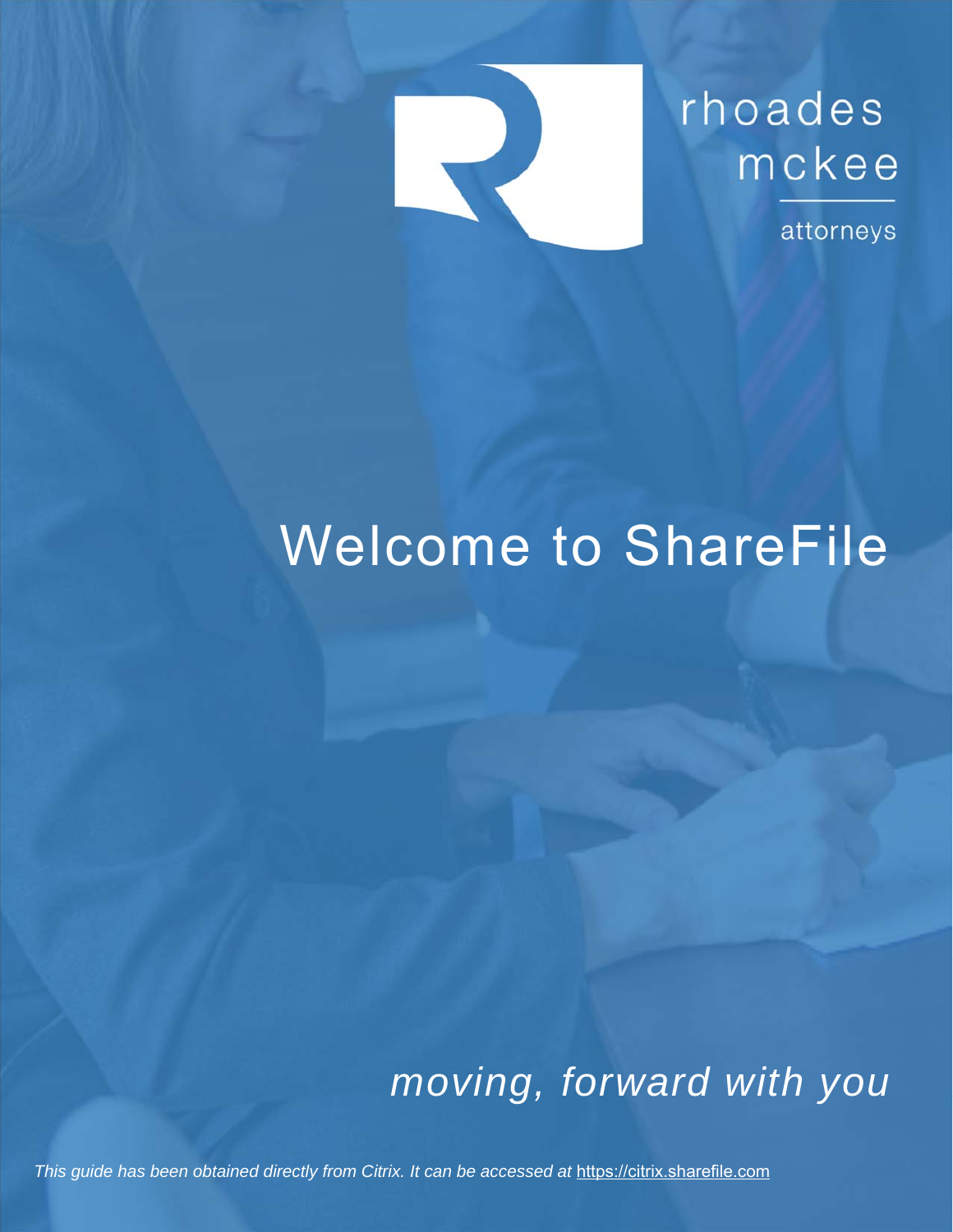## Getting Started with ShareFile

Here are five basics of ShareFile to help you get started accessing, downloading and uploading files faster as a Client user.

ShareFile recently unveiled some new and exciting changes. [Click here](https://sharefile.com/new-sharefile) for more information about New ShareFile and UI improvements.

## **How to log in**

- 1. Enter the URL of the company's ShareFile account in the form of 'subdomain.sharefile. com' in any Web browser. The subdomain is usually the company's name. Or visit [www.rhoadesmckee.com,](www.rhoadesmckee.com) and click "login" located at the top right corner of the home page. Select the "share files" section. Click "current user".
- 2. Enter your username as your email address associated with the account.
- 3. Enter your password, and click **Log In.** You will be taken to the Dashboard menu.

If you cannot remember your password, click Forgot Password.



## **Account Dashboard**

- 1. The Dashboard is the first page that all users see upon signing into the ShareFile account.
- 2. Menu items and buttons will be displayed depending on your account permissions and abilities as set by the Administrator.
- 3. Recent Files will display up to 5 files that you previously accessed from the current web browser.
- 4. Use the navigation menu on the left side of the page to get access folders and settings. If you do not have a page or menu, consult with an account Admin about obtaining permissions.



**CİTRIX®** 

## **Still need help?**

Search through and access hundreds of support articles at the **ShareFile Knowledge Base**, or connect with other ShareFile customers at the [ShareFile Community site.](https://community.sharefilesupport.com/)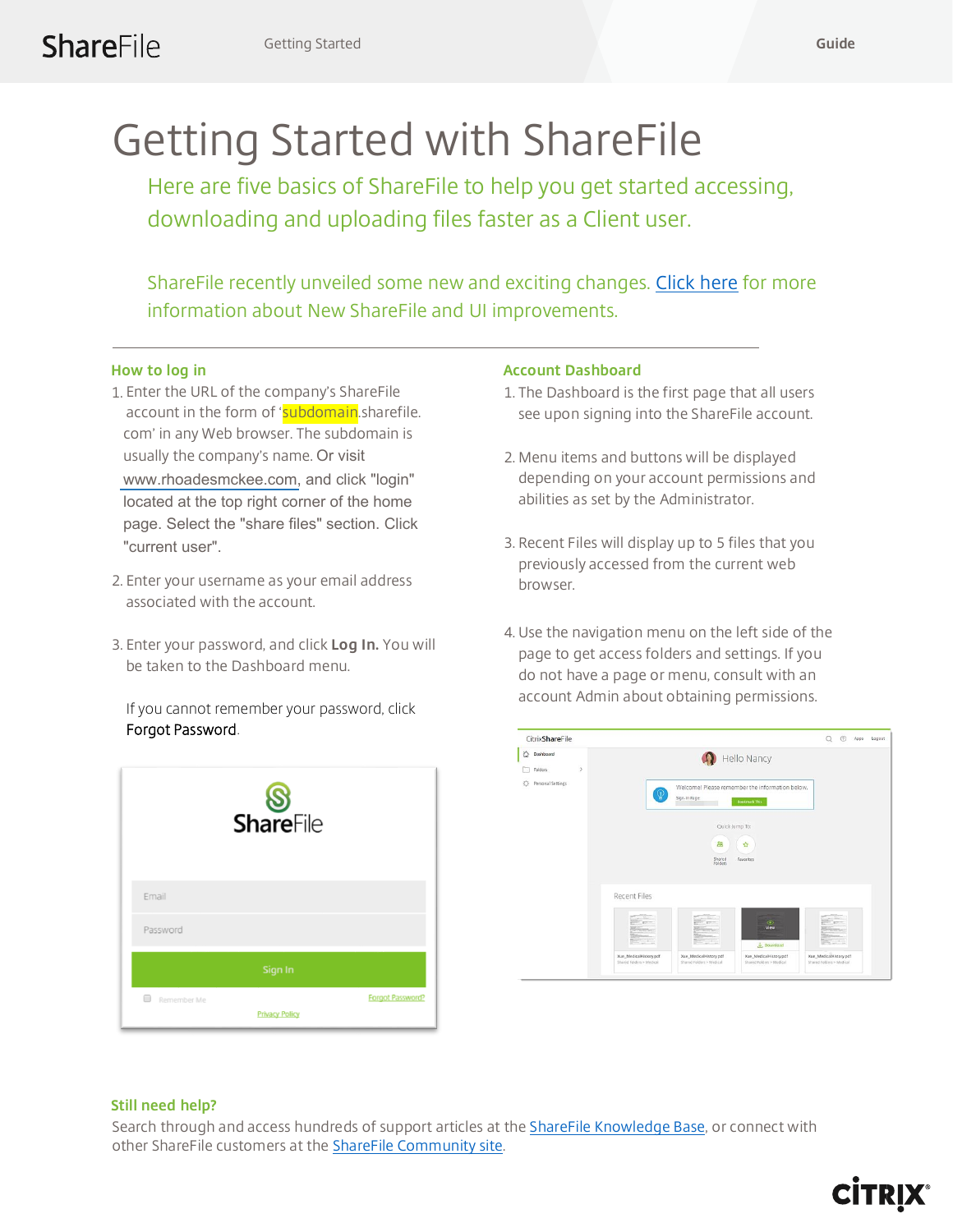#### **How to upload files in your account**

1. You may only upload files to folders where you have been given the **Upload** permission.

**Note** – you can be sent a **Request** to upload files from a user on the account. If you are responding to an email request to upload files, skip to the following page for instructions.

2. Navigate to the folder where you wish to upload files.

Since you are a client user, your folder will be located in the **Shared Folders** section of the account. (If you do not have folders to access, no folders have been shared with you.)

3. Access the green Action Button and select Upload.



4. Drag your files from your computer into the Drag Files Here area, or click Browse files to select them manually. Click Upload when ready.

Your files will be uploaded. Upload speed can vary based on your internet connection.



#### **How to upload files to a Request link**

1. Click the link located in the email from the person requesting files. The link may either appear as a **ShareFile URL** or as a banner with the link: **Click here to upload files**.

#### Citrix ShareFile

| A note from |                                                                                          |
|-------------|------------------------------------------------------------------------------------------|
|             | ShareFile makes this pretty easy. Let me know if you have any questions about uploading! |
|             |                                                                                          |
|             |                                                                                          |
| Upload      |                                                                                          |

2. On the screen that appears, drag and drop the files you wish to upload from your computer folder or desktop to the box on the screen.

**Note**: Depending on the original requester's message settings, you may be required to enter your name and email address before you can upload any files.

3. When you've placed all files you wish to upload in the box, click **Upload.** A success message will be displayed once your upload is complete.

File(s) uploaded successfully.

**CİTRIX** 

#### **Still need help?**

Search through and access hundreds of support articles at the **ShareFile Knowledge Base**, or connect with other ShareFile customers at the [ShareFile Community site.](https://community.sharefilesupport.com/)